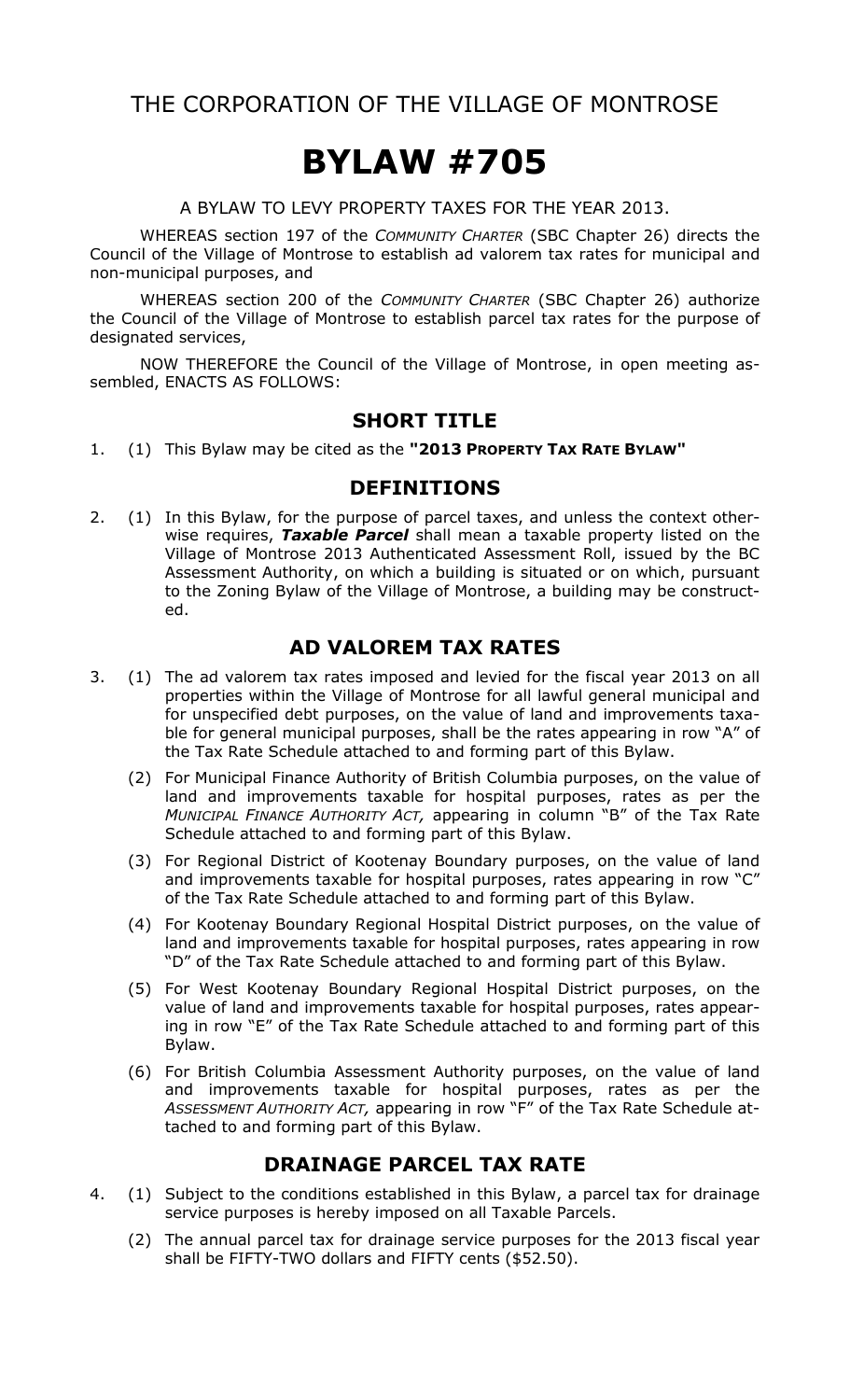#### TRANSPORTATION PARCEL TAX RATE

- 5. (1) Subject to the conditions established in this Bylaw, a parcel tax for road improvement purposes is hereby imposed on all Taxable Parcels.
	- (2) The annual parcel tax for road maintenance purposes for the 2013 fiscal year shall be TWO HUNDRED and NINETEEN dollars (\$219.00).

## COMMUNITY DEVELOPMENT PARCEL TAX RATE

- 6. (1) Subject to the conditions established in this Bylaw, a parcel tax for community development purposes is hereby imposed on all Taxable Parcels.
	- (2) The annual parcel tax for Community Development purposes for the 2013 fiscal year shall be FIVE dollars and TWENTY-FIVE cents (\$5.25).

### WATER PARCEL TAX RATE

- 7. (1) Subject to the conditions established in this Bylaw, a parcel tax for water service purposes is hereby imposed on Taxable Parcels which are capable of receiving water services from a main line of the Village system located not more than 20 meters from the parcel.
	- (2) The annual parcel tax for water service purposes for the 2013 fiscal year shall be TWO HUNDRED and FORTY-ONE dollars and SEVENTY-FIVE cents (\$241.75).

#### SEWER PARCEL TAX RATE

- 8. (1) Subject to the conditions established in this Bylaw, a parcel tax for sewer service purposes is hereby imposed on Taxable Parcels which are capable of receiving sewer services from a main line of the Village system located not more than 20 meters from the parcel.
	- (2) The annual parcel tax for sewer service purposes for the 2013 fiscal year shall be ONE HUNDRED and TWENTY-EIGHT dollars and SEVENTY-FIVE cents (\$128.75).

### MINIMUM TAX

9. (1) The minimum amount of taxation upon a parcel of real property within Village limits for the 2013 fiscal year shall be ONE HUNDRED dollars (\$100.00).

#### ENACTMENT AND REPEAL

- 10. (1) If any section, subsection, sentence, clause or phrase of this Bylaw is for any reason held to be invalid by the decision of any court of competent jurisdiction, the invalid portion shall be severed and the part that is invalid shall not affect the validity of the remainder.
	- (2) This Bylaw shall come into full force and effect on the passing thereof.
	- (3) Bylaw #697 is hereby repealed.

READ A FIRST TIME  $\sim$  this 15<sup>th</sup> day of April, 2013 READ A SECOND TIME  $\qquad \qquad$  this 15<sup>th</sup> day of April, 2013 READ A THIRD TIME  $\sim$  this 15<sup>th</sup> day of April, 2013 RECONSIDERED AND FINALLY ADOPTED this  $6<sup>th</sup>$  day of May, 2013

\_\_\_\_\_\_\_\_\_\_\_\_\_\_\_\_\_\_\_\_\_\_\_\_\_ \_\_\_\_\_\_\_\_\_\_\_\_\_\_\_\_\_\_\_\_\_\_\_\_\_

Mayor **Community** Community Community Community Community Community Community Community Community Community Community Community Community Community Community Community Community Community Community Community Community Comm

Certified a true copy of Bylaw #705, as adopted.

 \_\_\_\_\_\_\_\_\_\_\_\_\_\_\_\_\_\_\_\_\_\_\_\_\_ Corporate Officer